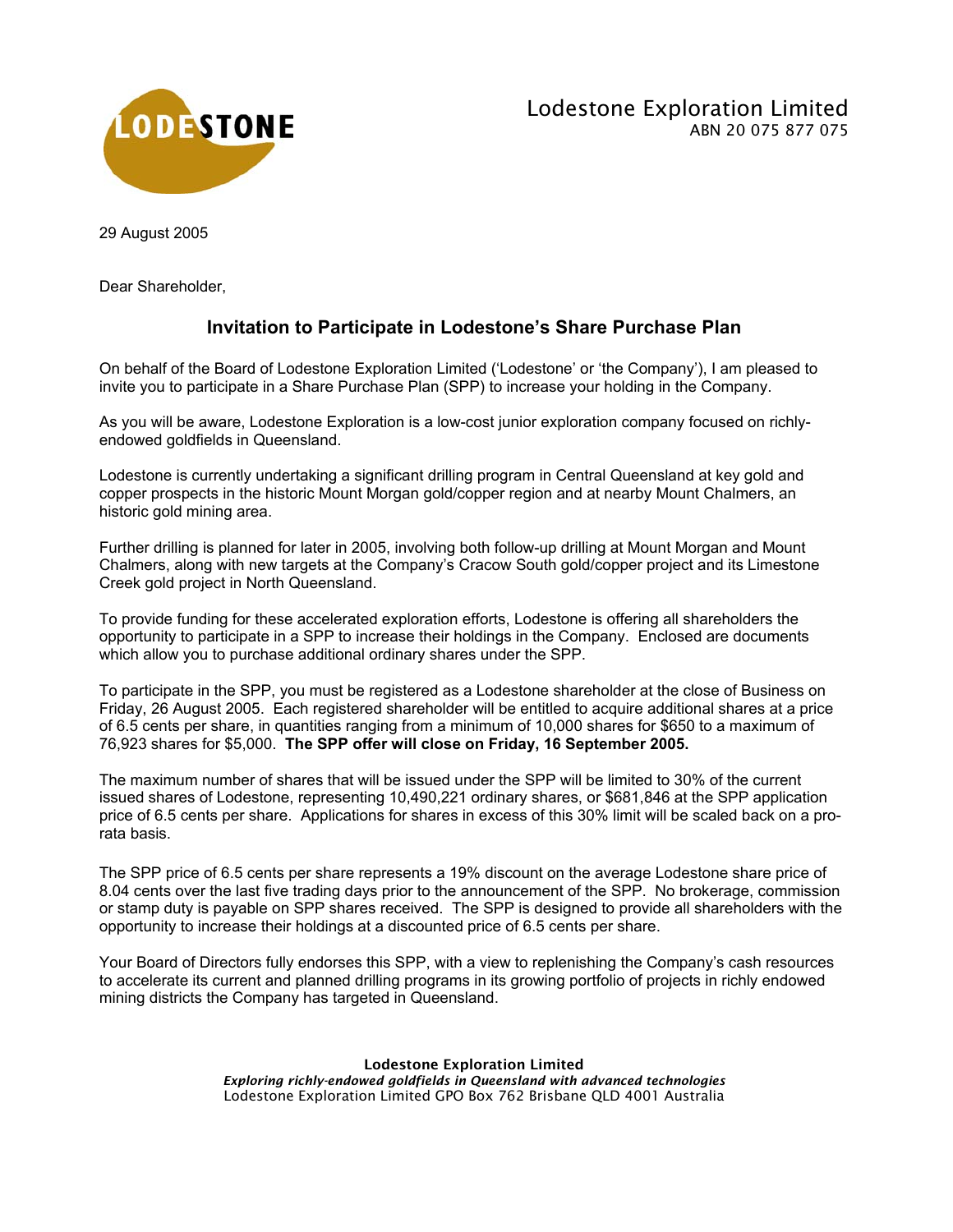I invite you to read this document thoroughly in conjunction with the publicly available information relating to Lodestone including the Corporate Update released on 18 August 2005 (attached). This public information can be accessed through the company's new Website at www.lodestonex.com and I encourage you to visit our new Website, launched earlier this month.

During its time as a public company, Lodestone has raised less than \$2.9 million after issue costs since early 2003. At all times, your Board has strived to maintain a focused, low-cost exploration approach requiring limited funding, while attempting to maintain a relatively tight capital structure to maximise shareholder returns in the event of exploration success.

Clearly, the Company's exploration success in our current and planned drilling programs for our portfolio of priority exploration targets is dependent on continued exploration funding. The Board hopes you will participate in this share offering and the Company's accelerated phase of drilling and associated exploration.

With a market capitalisation of approximately \$2.3 million based on the SPP pricing, we believe that Lodestone offers its shareholders significant upside potential in the event of exploration success in our current and planned drilling programs during the next six months.

Yours faithfully,

FJ Show

John T Shaw **Chairman**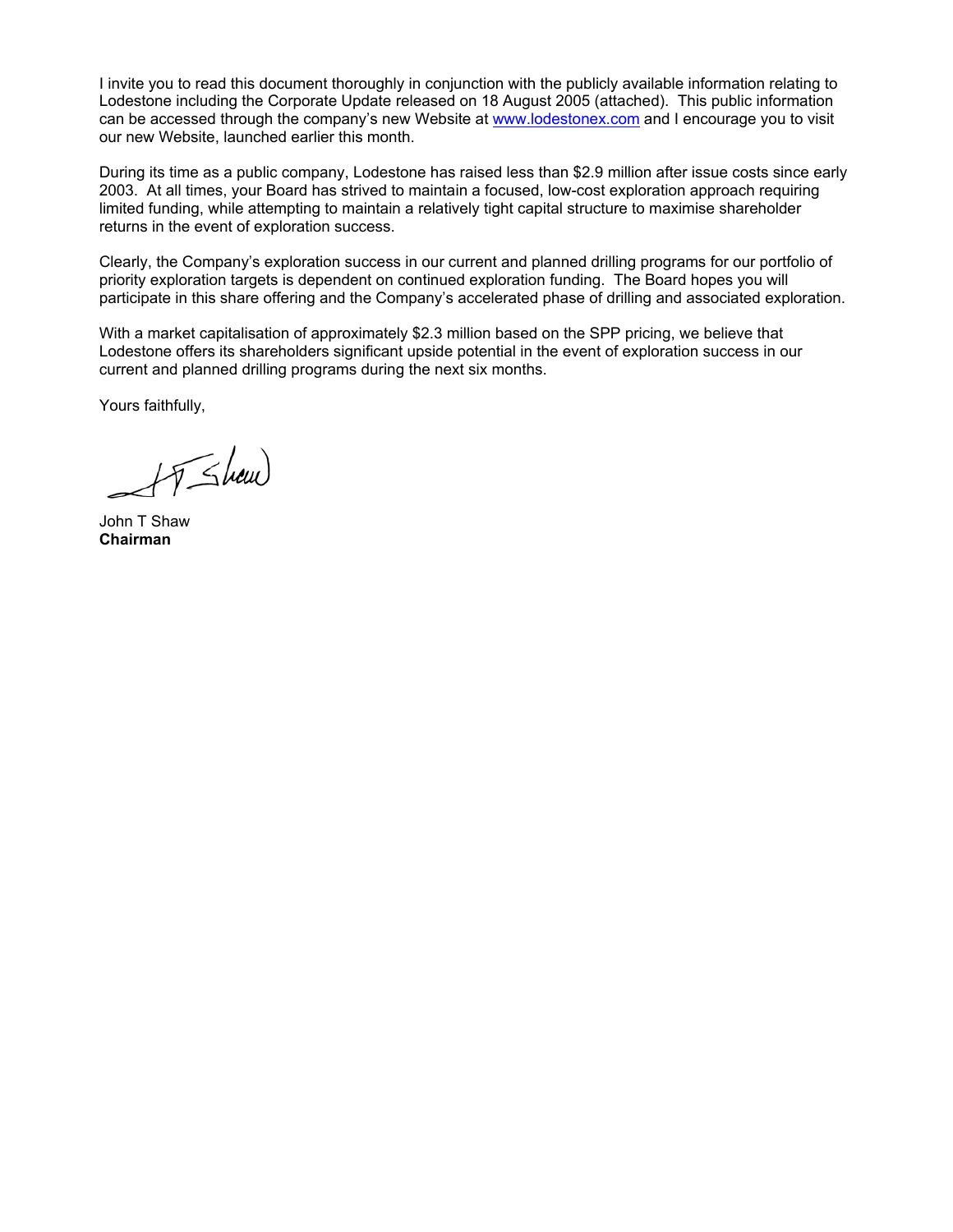

**"A low-cost explorer focused on richly-endowed goldfields in Queensland"** 

# Share Purchase Plan

An offer to shareholders of Lodestone Exploration Limited to purchase additional fully paid ordinary shares in Lodestone under the Terms and Conditions of this Share Purchase Plan.

#### **IMPORTANT DOCUMENT**

## **YOUR OPPORTUNITY TO INCREASE YOUR HOLDING IN LODESTONE**

#### **Indicative Timetable**

Announcement of Share Purchase Plan 18 August 2005 Record Date 2005 Share Purchase Plan Closes 16 September 2005 Allotment and Issue of Shares 23 September 2005 Quotation of Shares on ASX 28 September 2005

Lodestone Exploration Limited *Exploring richly-endowed goldfields in Queensland with advanced technologies* Lodestone Exploration Limited GPO Box 762 Brisbane QLD 4001 Australia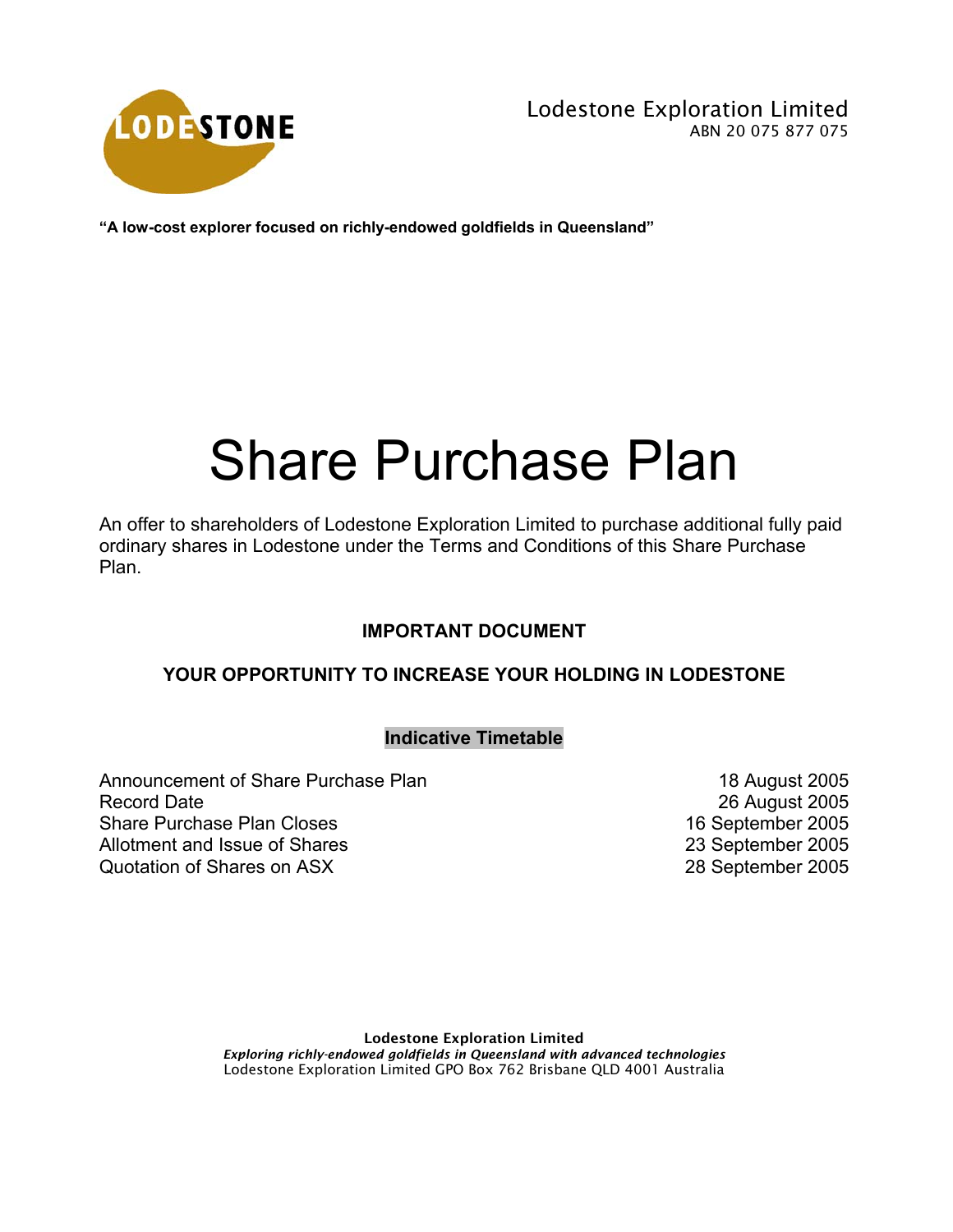#### **LODESTONE EXPLORATION LIMITED ACN 075 877 075 ("Lodestone")**

#### **SHARE PURCHASE PLAN**

#### **INTRODUCTION**

This Share Purchase Plan ("**Plan**") entitles each eligible shareholder of Lodestone, regardless of current investment size, to purchase up to A\$5,000 worth of fully paid ordinary shares in Lodestone ("**Shares**"). The Plan is only open to each shareholder registered as holder of a share at 7.00pm (AEST) on Friday, 26 August 2005 (the "**Record Date**"). The purchase price of the Shares is set out below and will be free of all brokerage, commission and stamp duty. The maximum amount to be raised under this Plan is \$681,846. Should the total value of applications for Shares exceed \$681,846, Lodestone will scale back applications on a pro rata basis

This Plan was announced on 18 August 2005.

This document sets out the terms and conditions of the offer by Lodestone to you to participate in the Plan ("**Offer**"). By agreeing to purchase Shares under the Plan, you agree to be bound by the terms and conditions of the Plan.

#### **PURPOSE OF THE PLAN**

Lodestone intends to use funds raised under the Plan to continue and accelerate the Company's drilling and related exploration programs at Mount Morgan, Mount Chalmers, Cracow South and Limestone Creek and provide for additional working capital requirements.

#### **PARTICIPATION**

Participation in the Plan is open to each person registered as holder on the Record Date who has an address (as recorded in Lodestone's register of members) in Australia or New Zealand ("**Eligible Members**").

An Eligible Member who is a trustee or nominee expressly noted on the Lodestone register may receive an Offer for each occasion they are separately recorded as a trustee or nominee for a different beneficiary named on the register. To the extent an Eligible Member holds shares on behalf of another person resident outside Australia or New Zealand, it is the responsibility of the registered holder to ensure that any acceptance complies with all applicable foreign laws.

This document will not constitute an offer in any jurisdiction in which it would not be lawful to make such an offer or to any person to whom it would not be lawful to make such an offer.

Participation in the Plan is entirely at the discretion of Eligible Members. An Eligible Member may apply for up to a maximum of A\$5,000 worth of Shares and not less than a minimum of A\$650 worth of Shares.

Offers are non-renounceable, which means that Eligible Members cannot transfer their entitlement to purchase Shares under the Offer to another person.

If you wish to participate in the Plan, you must complete and lodge the attached Application Form before 5.00 pm (AEST) on Friday, 16 September 2005 ("**Closing Date**"). Applications received after that time will not be accepted. Details of the address at which the Applications should be lodged appear on the Application Form. Applications and payments under the Plan may not be withdrawn once they have been received by Lodestone. Application money will not bear interest under any circumstances. Please refer to the lodgement instructions on the Application Form.

The Offer is not a recommendation. If you are in any doubt about the Offer, whether you should participate in the Plan or how such participation will affect you (including taxation implications), you should contact a professional advisor. Lodestone also recommends that you monitor the market price for Shares, which can be found on the website of the Australian Stock Exchange at www.asx.com.au or in the financial pages of major metropolitan newspapers.

#### **PRICING**

The Shares are being offered at 6.5 cents per Share.

The number of Shares to be issued to each applicant will be calculated by dividing the amount subscribed and accepted by Lodestone, by the Offer price. Fractions will be rounded to the nearest whole Share.

The market price of Shares may rise or fall between the date of the Offer and the date on which Shares are allocated to you. This means that the issue price you pay for the Shares under this Offer may exceed the market price of the Shares at the date of allotment. .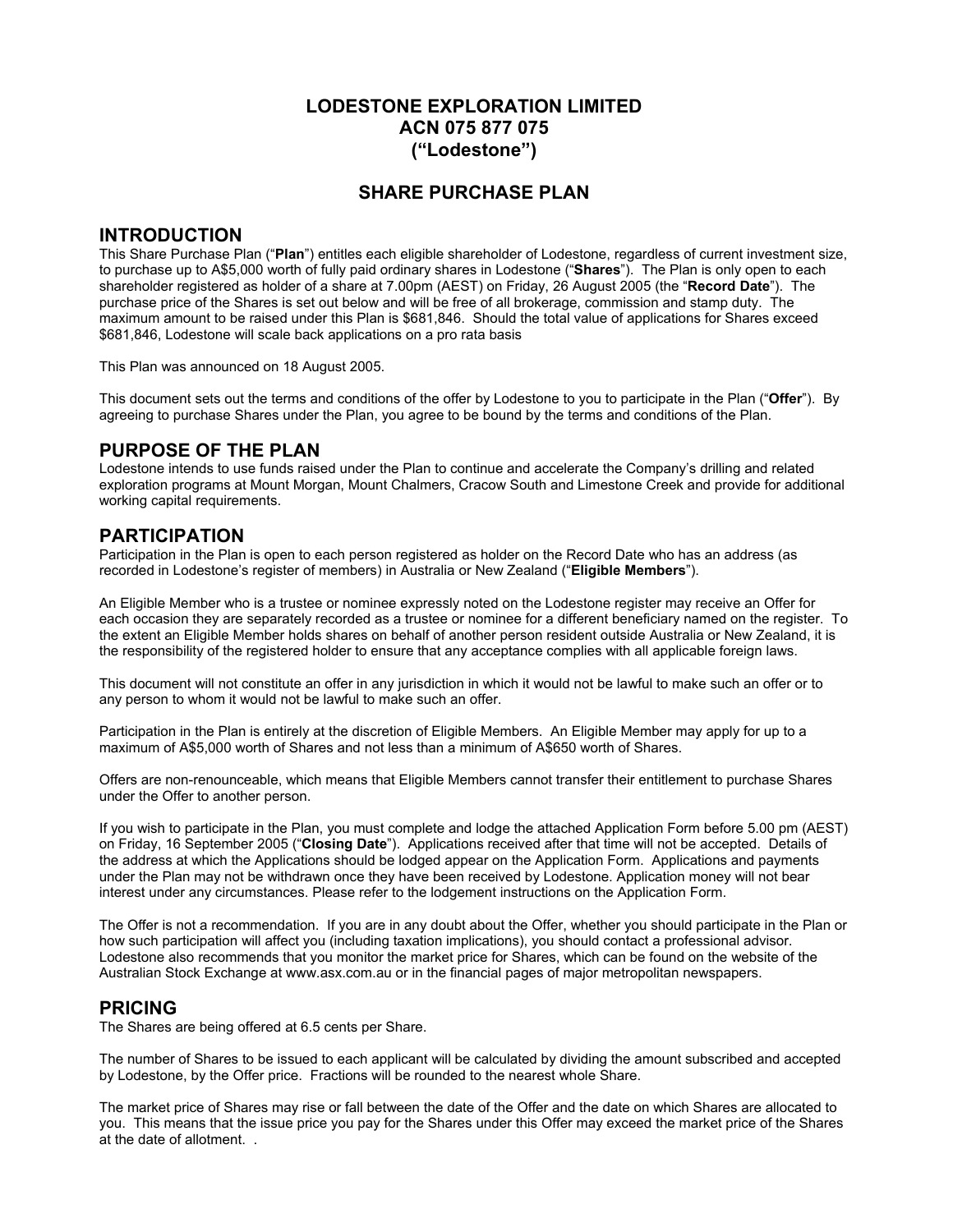#### **LIMIT ON PARTICIPATION**

An Eligible Member may not acquire more than A\$5,000 worth of Shares under the Plan, taking into account all applications, including joint and other beneficial interests. This maximum subscription limitation will apply even if an Eligible Member has received more than one Offer (whether in respect of a joint holding or because the Eligible Member has more than one holding under separate share accounts).

The Board of directors of Lodestone ("**Board**") reserves the right to refuse an application if it considers that the applicant is not an Eligible Member or has not otherwise complied with the terms and conditions of the Plan or for any other reason in its sole discretion. If an application is refused then any application money received will be refunded without interest.

## **EXCESS SUBSCRIPTIONS**

The maximum number of shares that can be subscribed under this Offer is 10,490,221 million shares (\$681,846), being 30% of the issued capital of Lodestone as at the Record Date. It is not possible to predict the take up of this Offer. If and to the extent to which the total value of applications for Shares under the Plan exceeds \$681,846, Lodestone will scale back applications. If this occurs, you may be allocated Shares to a value which is less than you applied for. If a scale back occurs, Lodestone will refund any excess application money (without interest). Any scale back of applications will be conducted by the Board on a pro rata basis with the minimum allocation set at 10,000 shares (\$650). Any determination by the Board in respect of any scaling back will be final.

#### **ALLOTMENT OF SHARES**

The Shares are scheduled to be allotted by 23 September 2005.

Shares allotted under the Plan will rank equally in all respects with all other fully paid ordinary Shares in Lodestone on the date of their issue, and therefore will carry the same voting rights, dividend rights and other entitlements as existing fully paid ordinary Shares in Lodestone.

Lodestone will, promptly after allotment of Shares under the Plan, apply for the Shares to be quoted on the official list of the Australian Stock Exchange ("**ASX**").

Lodestone will not make any allotment of Shares that would cause it to breach the ASX Listing Rules or the Corporations Act.

Lodestone will issue a holding statement or confirmation advice in respect of the Shares allotted to you under the Plan. You should confirm your holding before trading in any Shares you believe have been allotted to you under the Plan.

#### **COSTS OF PARTICIPATION**

No brokerage, commissions, stamp duty or other transaction costs will be payable by Eligible Members in respect of their application for, and allotment of, Shares under the Plan.

#### **ADDITIONAL INFORMATION**

The Plan will be administered by the Board and the Board will have an absolute discretion to:

- determine appropriate procedures for administration of the Plan; and
- resolve conclusively any difficulties, anomalies or disputes that may arise in connection with or by reason of the operation of the Plan, whether generally or in relation to any participating Eligible Member, or application for Shares, and any such resolution will be binding on all participants and other persons to whom the resolution relates.

The Plan and these terms and conditions of the Plan may be suspended, terminated or amended at any time by the Board.

Lodestone's rights may be exercised by the Board or any delegate of the Board.

#### **ANY QUESTIONS?**

If you have any questions concerning technical aspects of the Offer, please contact the Company Secretary, Leni Stanley, on (07) 3221 6022. If your questions concern investment related issues then you should contact a professional advisor.

hemo Stanly

Company Secretary Date 29 August 2005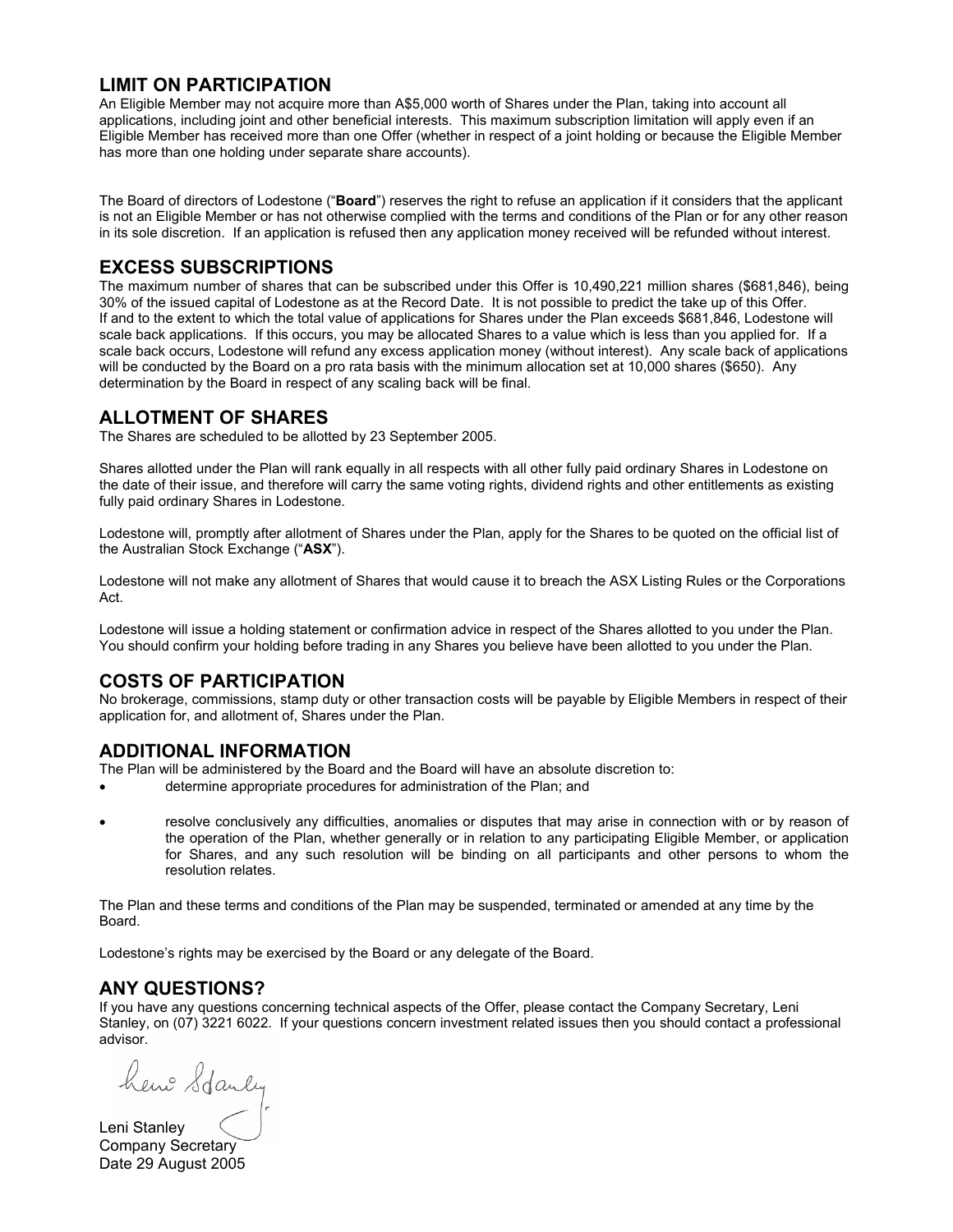## **LODESTONE EXPLORATION LIMITED (ASX:LOD)**

## **COMPANY UPDATE**

### **18 AUGUST 2005**

## *KEY HIGHLIGHTS*

- Lodestone is **currently drilling at the optioned Mount Victoria prospect** in its Mount Morgan district project. Two holes have been completed at the adjacent optioned Jasper prospect and samples despatched for assay.
- Lodestone will **commence drilling the Tungamull prospect** at the Mount Chalmers Joint Venture project in late August 2005.
- Lodestone was **recently granted the highly-prospective Limestone Creek gold tenement** in North Queensland following an application period of more than seven years. The Limestone Creek project has had no on-ground exploration since the late 1980s and **includes surface gold grades of up to 7.2g/t** in previous rockchip samples within the tenement area and coarse gold in adjacent stream sediments. Field exploration will begin in September 2005.
- The Company plans to **commence drilling gold/copper targets at its Cracow South project** as soon as possible after completion of drilling at Mount Chalmers, subject to confirmation of the project budget and funding.
- A Share Purchase Plan (SPP) announced on 18 August 2005 will provide **funding to accelerate the Company's drilling and related exploration programs** at Mount Morgan, Mount Chalmers, Cracow South and Limestone Creek and provide for additional working capital requirements. The SPP will provide shareholders the **opportunity to increase their holding in Lodestone at a significant discount to the recent share price**.

#### *PROGRESS TO DATE*

The Company listed on the ASX in March 2003, raising \$2.28 million after costs of the Initial Public Offering (IPO).

Lodestone has pursued a conservative approach to its expenditures as a public company, raising minimal funds as required to advance its highest priority exploration targets. In this manner, the Company has raised \$0.4 million since the \$2.5 million IPO and maintained a consistently tight capital structure. Since the 2003 IPO, the Company has drilled ten targets in the Mount Morgan district, with the current program planned to drill additional targets in this area and nearby Mount Chalmers.

## *LODESTONE'S CORPORATE STRATEGY*

Since its incorporation in 1996, the Company has pursued a focused exploration strategy, with a low-cost approach, targeting richly endowed mining districts in Central Queensland. These include the historic Mount Morgan, Mount Chalmers, and Cracow gold/copper districts where Lodestone tenements and optioned tenements are being explored with modern techniques. The Company also holds 100% of the Limestone Creek gold project 20 kms west of the historic Maytown goldfield in North Queensland.

With this low-cost and focused strategy, the Company is pursuing the discovery of significant new gold/copper deposits around historically successful mines in Queensland using modern exploration techniques.

#### **A Focus on Richly-Endowed Goldfields in Queensland**

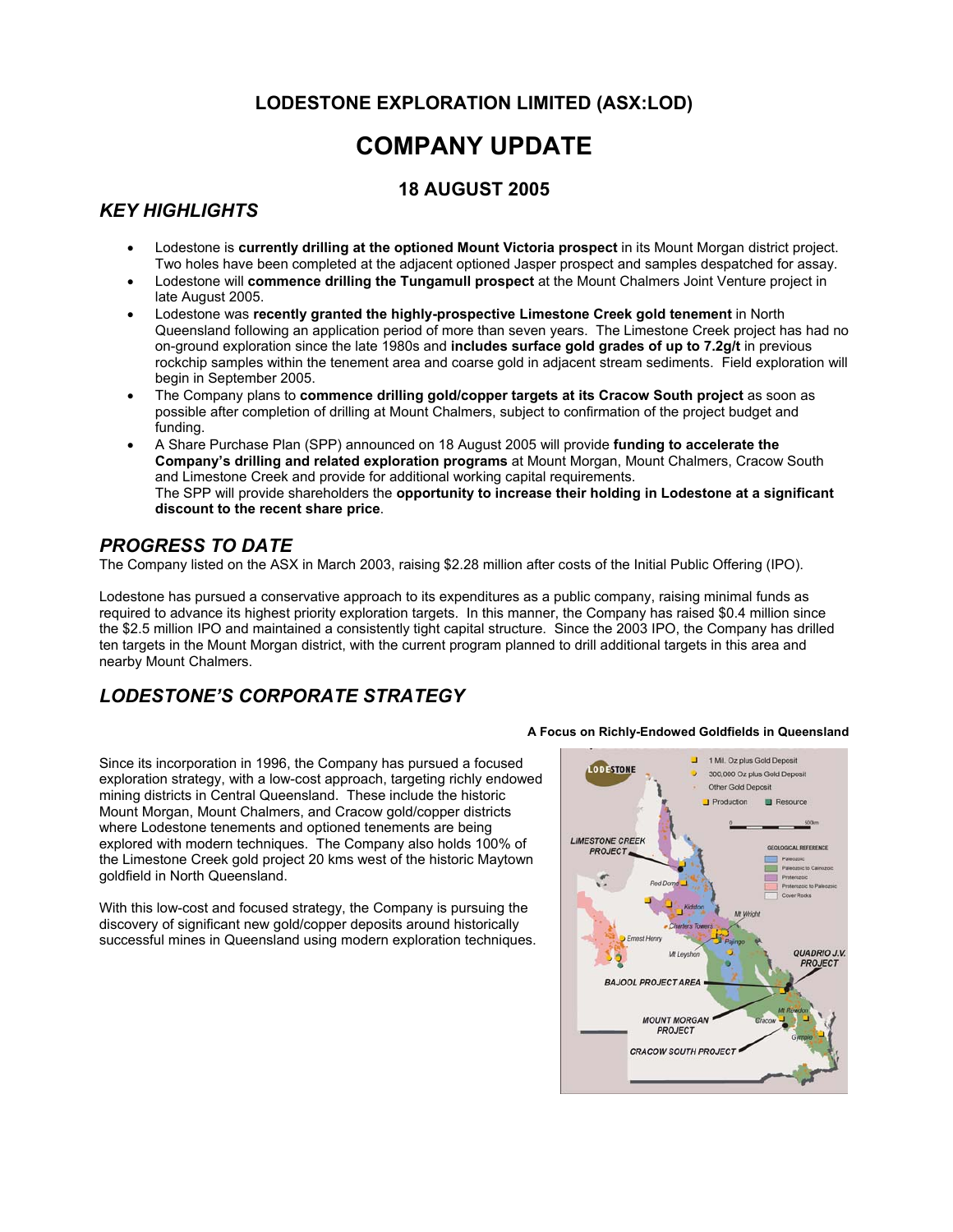## *EXPLORATION PROJECT OVERVIEW*

#### **Mount Morgan Area Project**

The Mount Morgan ore deposit was Australia's premier volcanic-hosted massive sulphide deposit. The former mine yielded 9.4 million ounces of gold, and 360,000 tonnes of copper and was described as one of the "largest mountains of gold ever discovered".

In other countries, satellite deposits have been discovered around similar ore bodies. Until recently, the limitations of available geophysical technologies have meant that the detection of conductors that might include similar satellite deposits under thick cover rocks in the Mount Morgan area was extremely difficult.

Extensive geophysical programs followed by detailed geological mapping and geochemical surveys, plus other rigorous studies during the past three years, have led Lodestone to recognise seven target areas within a few kilometres of the historic mine site. These include Midas, Morganite, Jasper, and Mount Victoria.

Drilling is currently underway at the optioned Mount Victoria Prospect, 2km south west of the historic Mount Morgan gold/copper mine. Two holes and a total of 365 metres of drilling during August 2005 will pursue higher-grade extensions of the gold-bearing mineralized halo confirmed in the Company's November 2004 drilling program at Mount Victoria.



Initial drilling has recently been completed in mid August 2005 at the Jasper prospect, 1.2km west of Mount Victoria to determine whether this prospect provided a source of nearby placer gold in the old Mount Victoria workings and alluvial gold found in adjacent 'Golden Gully'. Samples from this initial drilling were dispatched in mid-August for assaying in Brisbane.

Consulting geologists have also highlighted additional prospects east of Lodestone's Mount Morgan project area for further evaluation and probable drilling. These priority areas include Station, Twelve Mile and Eight Mile.

#### **Mount Chalmers Joint-Venture Project**

The Company's Mount Chalmers project in Central Queensland is being pursued under a farm-in arrangement with Quadrio, a subsidiary of Dominion Mining, under which Lodestone may earn a 50% interest in the project by completing a minimum of 1,200m of drilling.

The historic Mount Chalmers mine was a gold-rich VMS-style orebody, which yielded 250,000 ounces of gold equivalent with a current value exceeding A\$125 million. As a VMS-style orebody, it is possible that similar orebodies, not yet identified, cluster around the historic mine site. Lodestone concludes that drilling programs by previous explorers have effectively tested only approximately 10% of the prospective area.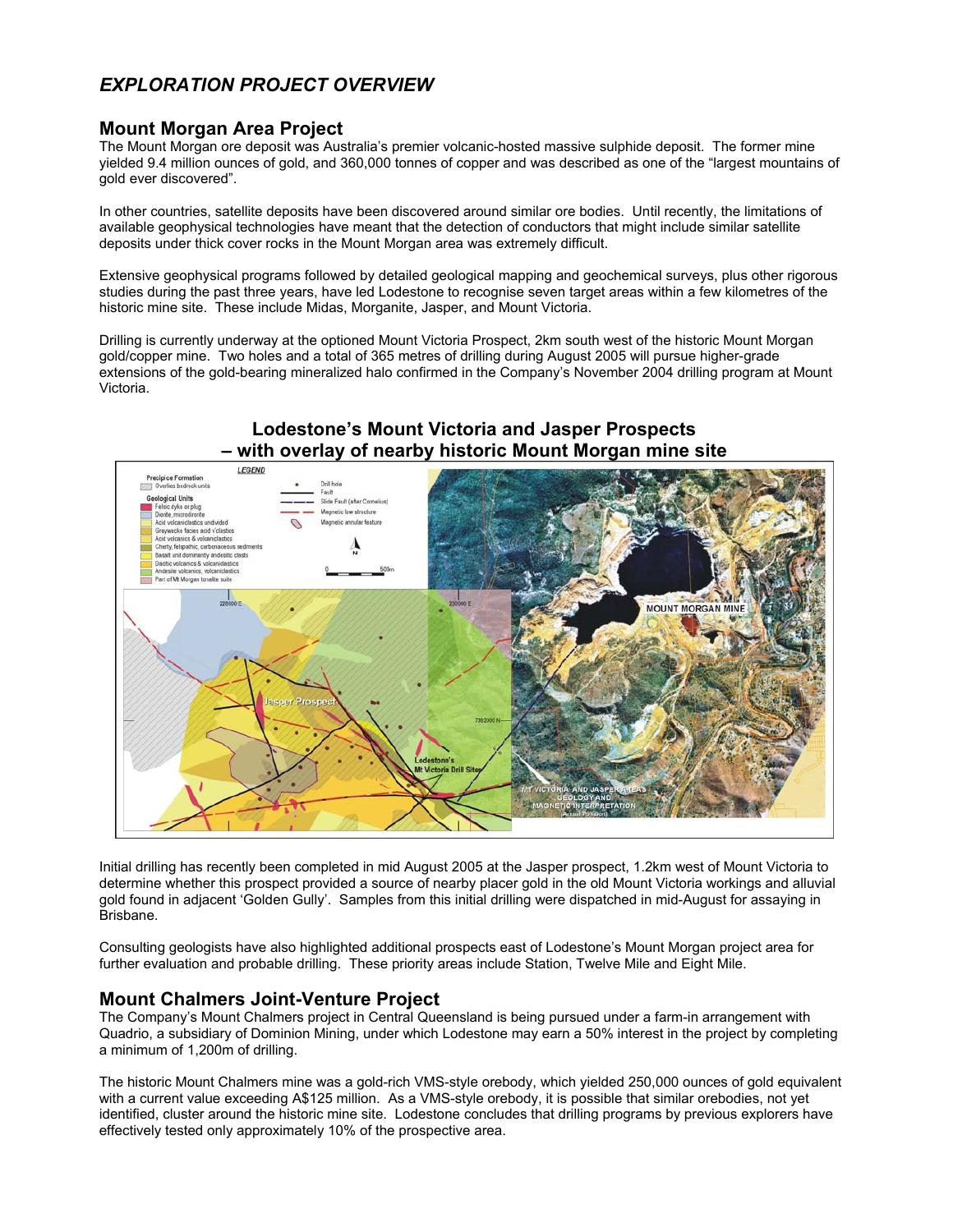Earlier drilling by Peko at Tungamull (2,500 metres to the east of the Mount Chalmers deposit) had intersected substantial zones of alteration, with gold, copper, lead and zinc anomalism (eg. 19.4m @ 0.33g/t gold, 21.7m @ 0.58% Zinc and 0.28% lead). These encouraging intersections were all within a single coherent zone, and are regarded as identical to peripheral zones around the original Mount Chalmers orebody. This zone of anomalism and alteration is only very partially tested, is open to the south, and is planned to be tested by Lodestone in September 2005 by three drill holes for a total of 800m of combined RC and diamond drilling after completion of the Mount Victoria program.

#### **Recent Projects Added to the Portfolio**

As a consequence of its low-cost approach to new project generation, the Company has also been granted highlyprospective new exploration tenements at Cracow South in Central Queensland, and Limestone Creek in North Queensland.

#### *Cracow South Project*

At Lodestone's Cracow South project, five high-grade epithermal Cracow-style gold/copper targets have been identified and will be drilled as soon as possible, subject to budgetary constraints.

Historical gold production within the entire Cracow goldfield stands at 850,000 oz between 1932 and 1993. At the new Cracow gold mine, November 2004 saw the first gold pour by joint venture partners Newcrest Mining (70%) and Sedimentary Holdings (30%). The development plans for the new mine envisage initial production of at least 680,000 ounces of gold over a seven year life for the joint venture. Grades are expected to be between 11-14g/t Au.

#### *Limestone Creek Project*

The Limestone Creek tenement, located 20km west of the historic Maytown goldfield in North Queensland, was granted in June 2005 after an application period of more than seven years. A recent review of the previous work conducted within the Limestone Creek project area has revealed significant rockchip sample results occurring over a strike length of over 1,700 metres in the northern part of the tenement.

The area covered by Lodestone's tenement has had no on-ground exploration since the late 1980s and includes surface gold grades of up to 7.2g/t in previous rockchip samples and coarse gold in adjacent stream sediments. Noteworthy accompanying values of silver (including 28, 17 and 10ppm) and lead (including 3.25%) are also evident from previous reports. Anomalous values exceeding 0.1g/t gold in rockchip samples are also noted over an area almost 5km long.

Lodestone has recently received interest from mid-tier resource companies regarding the possibility of a farm-in arrangement for the Limestone Creek project.

In the absence of an attractive farm-in arrangement, Lodestone will commence field exploration in September 2005, with drilling of probable targets as soon as possible.

#### *DRILLING PROGRAMS*

The Company has commenced its 2005 drilling program at its Mount Morgan project and nearby Mount Chalmers project and, subject to available funding, will continue drilling during 2005 with follow-up drilling of these targets and new programs of drilling at the Company's Cracow South and Limestone Creek projects as soon as possible.

## **Mount Morgan Project (optioned ground) – Current Drilling Program**

#### *Mount Victoria Prospect*

As mentioned previously, drilling is currently underway at the optioned Mount Victoria Prospect, 3km south west of the historic Mount Morgan gold/copper mine. Two holes and a total of 365 metres of drilling during August 2005 will pursue higher-grade extensions of the gold-bearing mineralized halo confirmed in the Company's November 2004 drilling program at Mount Victoria.

The size of the halo of low-level gold surrounding intersections in previous drilling at Mount Victoria appears to increase in a north-westerly direction. The intersection of  $2m \omega$  8.78g/t gold at the base of the Precipice Sandstone in previous drilling by Newcrest Mining is likely to be paleo-placer gold shed from a nearby source. This observation provides further encouragement for additional drilling at Mount Victoria.

The current program provides further in-fill and extension drilling on the structure intersected by recent Lodestone drilling and Newcrest's earlier gold intersections.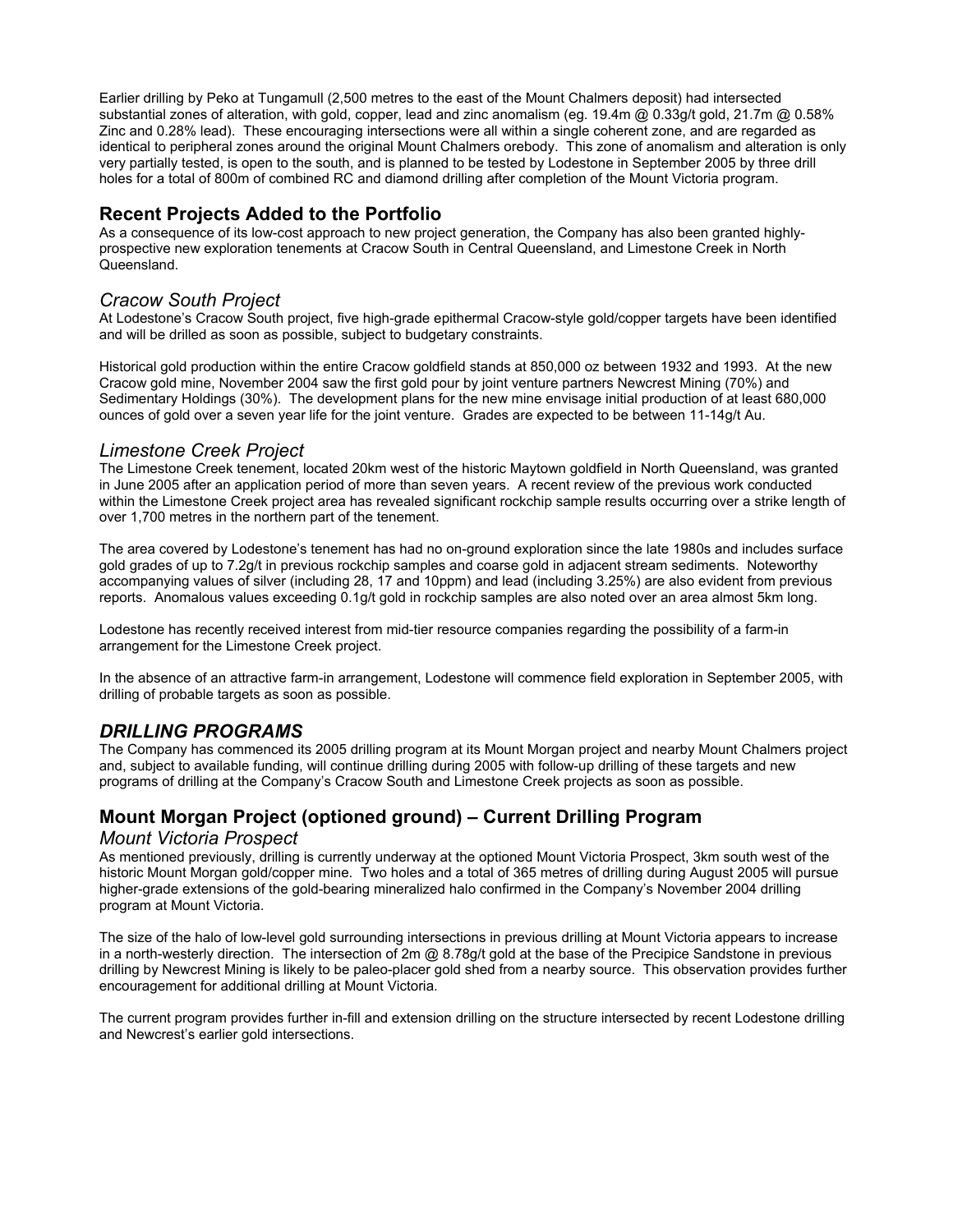#### *Jasper Prospect*

Following drilling at the optioned Jasper prospect earlier this month, the Company is awaiting the results of assays to determine the requirement for follow-up drilling at this target. The Jasper prospect is located favourably with respect to magnetic features and is inferred to be the likely source of placer gold in the old Mount Victoria workings and alluvial gold found in adjacent 'Golden Gully'. The main target is believed to be located under 35-40 metres of Jurassic Precipice Sandstone cover.

#### **Quadrio Project/Tungamull Prospect (optioned ground) – Current Drilling Program**

Drill sites have been prepared for 800 metres of drilling to commence during September at Tungamull, located 50km north east of Mount Morgan. Drilling at Tungamull will be targeted from sites located 2.5km south east of the historic Mount Chalmers open pit gold/copper mine.

#### **Cracow South Project (100% LOD) – Future Drilling in 2005**

Five high-grade epithermal Cracow-style gold/copper targets will be drilled as soon as possible, depending upon budgetary constraints.

#### **Limestone Creek Gold Project (100% LOD) – Future Drilling in 2005**

The Limestone Creek project, 20km west of the Maytown goldfield in North Queensland, includes surface gold grades of up to 7.2g/t and coarse gold in adjacent stream sediments. The Limestone Creek tenement was granted in June 2005, and the project area has had no on-ground exploration since the late 1980s. Field exploration will commence in September 2005, with drilling of identified priority targets as soon as possible with or without a farm-in partner, subject to available funding.

## *UPCOMING SHORT-TERM MILESTONES*

The Company's key milestone's for the remainder of 2005 include the following:

- Completion of current drilling program at Mount Morgan and Mount Chalmers
- Drilling of highest-priority targets at Lodestone's Cracow South gold/copper project during September/October 2005, subject to availability of a rig and funding requirements.
- Initial field exploration at the Company's Limestone Creek project in September 2005.
- Further exploration and possible drilling of highest priority targets at Lodestone's Limestone Creek project by end-2005, subject to availability of a rig and funding requirements.
- Consideration of farm-in offers for Lodestone's Limestone Creek project during late 2005.

#### *SUMMARY*

Lodestone is currently in the process of drilling high-priority gold/copper targets at its Mount Morgan project area and will soon begin drilling at its nearby Mount Chalmers project in Central Queensland.

Subject to available funding, the Company plans to conduct further drilling and field exploration during the remainder of 2005, including follow-up drilling at Mount Morgan and Mount Chalmers, and advancing new projects at South Cracow and Limestone Creek as soon as possible.

The current SPP will provide funding to continue and accelerate the Company's drilling and related exploration programs at Mount Morgan, Mount Chalmers, Cracow South and Limestone Creek and provide for additional working capital requirements.

With a current market capitalisation of approximately \$2.3 million based on the SPP pricing at the time of announcement of this offer, your Board believes that Lodestone offers shareholders significant upside potential in the event of exploration success in our current and planned drilling programs during the next six months.

**Information regarding exploration results contained in this report has been compiled by Mark Dugmore who is a "competent person" for the purposes of the Australian Stock Exchange Listing Rules. Mr. Dugmore is General Manager of Lodestone Exploration Limited and has consented in writing to the inclusion in this report of the matters based on the information in the form and context in which it appears.**